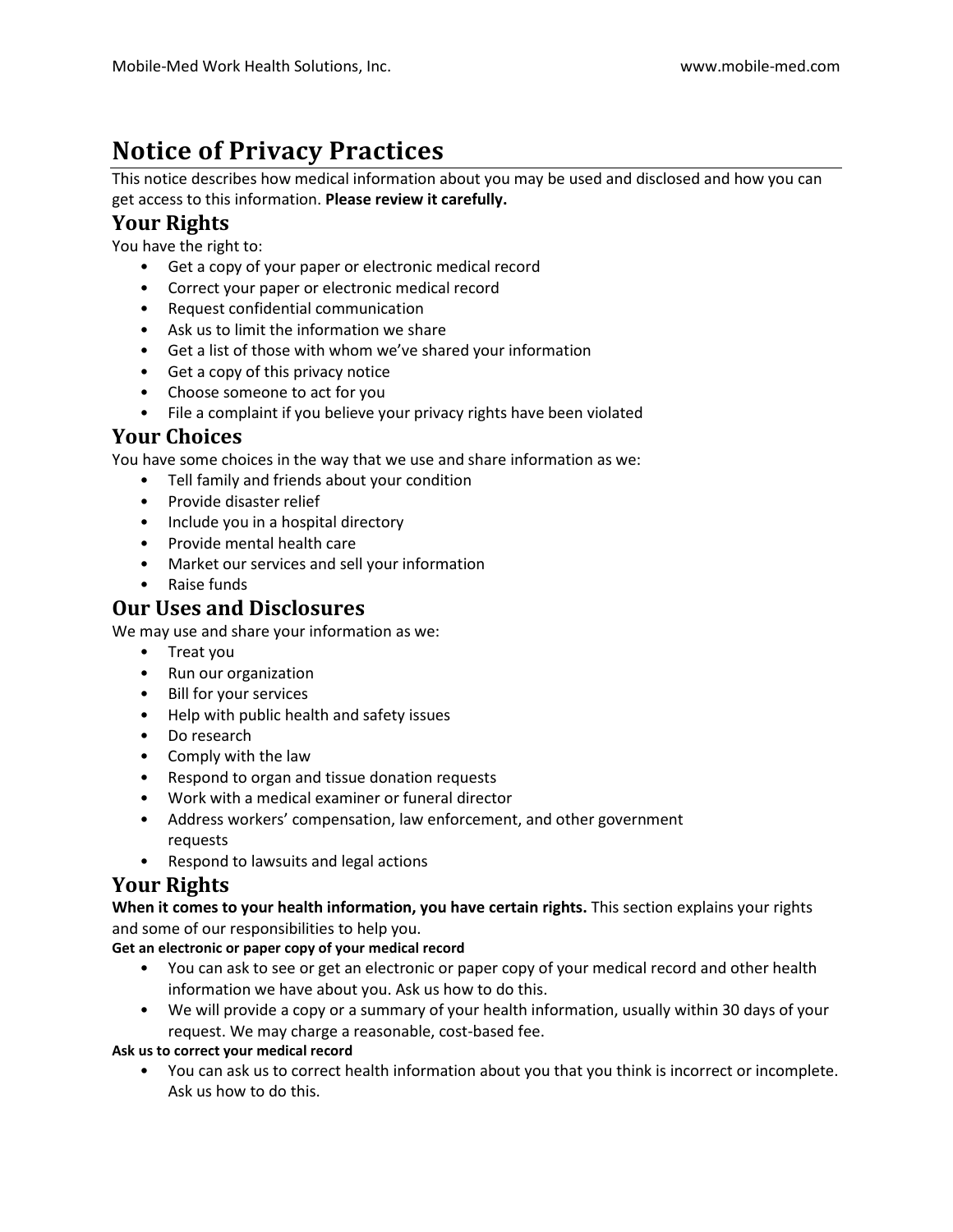• We may say "no" to your request, but we'll tell you why in writing within 60 days.

#### **Request confidential communications**

- You can ask us to contact you in a specific way (for example, home or office phone) or to send mail to a different address.
- We will say "yes" to all reasonable requests.

#### **Ask us to limit what we use or share**

- You can ask us not to use or share certain health information for treatment, payment, or our operations. We are not required to agree to your request, and we may say "no" if it would affect your care.
- If you pay for a service or health care item out-of-pocket in full, you can ask us not to share that information for the purpose of payment or our operations with your health insurer. We will say "yes" unless a law requires us to share that information.

#### **Get a list of those with whom we've shared information**

- You can ask for a list (accounting) of the times we've shared your health information for six years prior to the date you ask, who we shared it with, and why.
- We will include all the disclosures except for those about treatment, payment, and health care operations, and certain other disclosures (such as any you asked us to make). We'll provide one accounting a year for free but will charge a reasonable, cost-based fee if you ask for another one within 12 months.

#### **Get a copy of this privacy notice**

You can ask for a paper copy of this notice at any time, even if you have agreed to receive the notice electronically. We will provide you with a paper copy promptly.

#### **Choose someone to act for you**

- If you have given someone medical power of attorney or if someone is your legal guardian, that person can exercise your rights and make choices about your health information.
- We will make sure the person has this authority and can act for you before we take any action.

#### **File a complaint if you feel your rights are violated**

- You can complain if you feel we have violated your rights by contacting us using the information on page 1.
- You can file a complaint with the U.S. Department of Health and Human Services Office for Civil Rights by sending a letter to 200 Independence Avenue, S.W., Washington, D.C. 20201, calling 1- 877-696-6775, or visiting **www.hhs.gov/ocr/privacy/hipaa/complaints/.**
- We will not retaliate against you for filing a complaint.

# **Your Choices**

**For certain health information, you can tell us your choices about what we share.** If you have a clear preference for how we share your information in the situations described below, talk to us. Tell us what you want us to do, and we will follow your instructions.

In these cases, you have both the right and choice to tell us to:

- Share information with your family, close friends, or others involved in your care
- Share information in a disaster relief situation
- Include your information in a hospital directory

*If you are not able to tell us your preference, for example if you are unconscious, we may go ahead and share your information if we believe it is in your best interest. We may also share your information when needed to lessen a serious and imminent threat to health or safety.*

In these cases we never share your information unless you give us written permission:

- Marketing purposes
- Sale of your information
- Most sharing of psychotherapy notes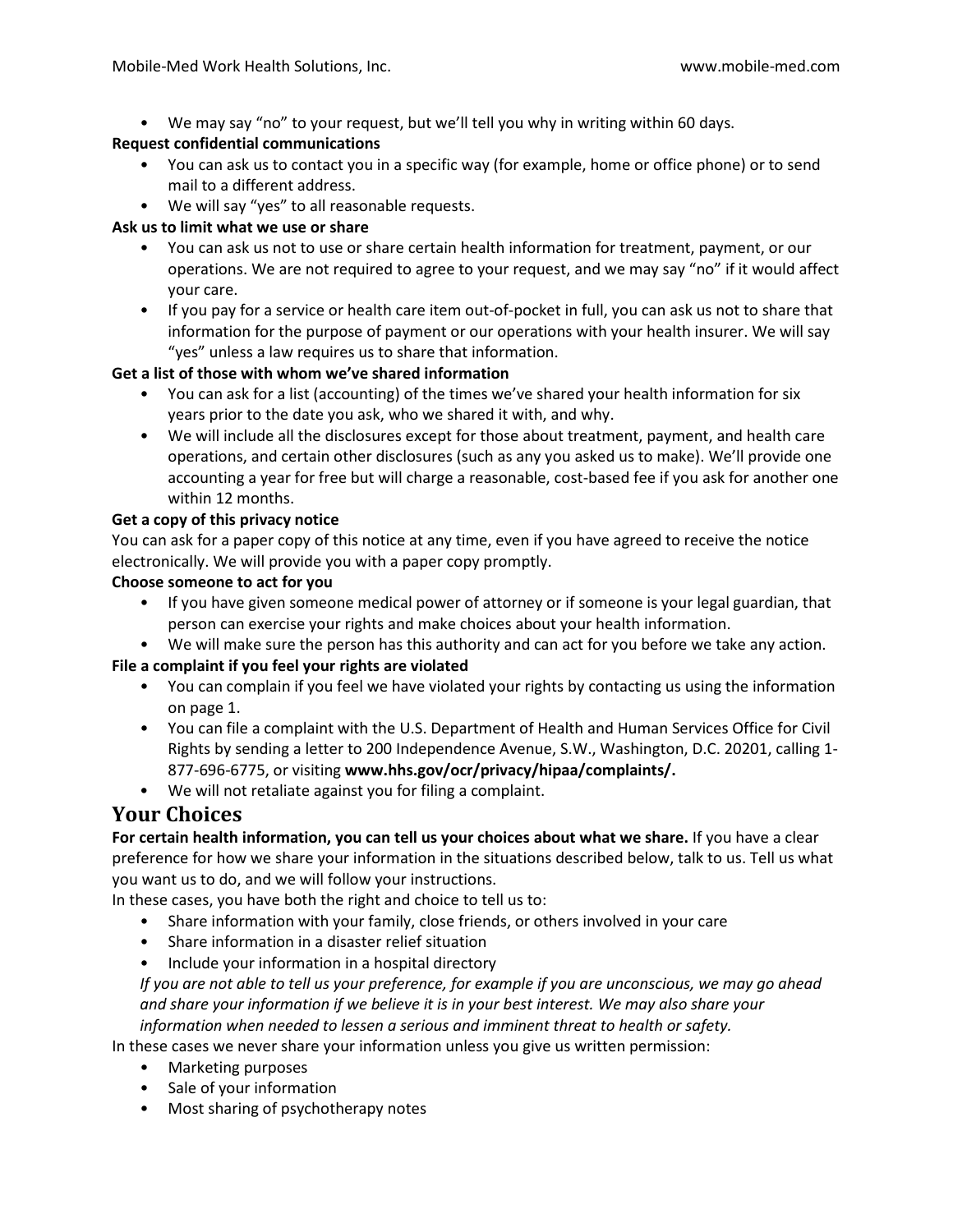# **Our Uses and Disclosures**

### **How do we typically use or share your health information?**

We typically use or share your health information in the following ways.

#### **Treat you**

We can use your health information and share it with other professionals who are treating you. *Example: A doctor treating you for an injury asks another doctor about your overall health condition.*

#### **Run our organization**

We can use and share your health information to run our practice, improve your care, and contact you when necessary.

*Example: We use health information about you to manage your treatment and services.* 

#### **Bill for your services**

We can use and share your health information to bill and get payment from health plans or other entities. *Example: We give information about you to your health insurance plan so it will pay for your services.* 

### **How else can we use or share your health information?**

We are allowed or required to share your information in other ways – usually in ways that contribute to the public good, such as public health and research. We have to meet many conditions in the law before we can share your information for these purposes. For more information see:

[www.hhs.gov/ocr/privacy/hipaa/understanding/consumers/index.html](http://www.hhs.gov/ocr/privacy/hipaa/understanding/consumers/index.html)**.**

#### **Help with public health and safety issues**

We can share health information about you for certain situations such as:

- Preventing disease
- Helping with product recalls
- Reporting adverse reactions to medications
- Reporting suspected abuse, neglect, or domestic violence
- Preventing or reducing a serious threat to anyone's health or safety

#### **Do research**

We can use or share your information for health research.

#### **Comply with the law**

We will share information about you if state or federal laws require it, including with the Department of Health and Human Services if it wants to see that we're complying with federal privacy law.

#### **Respond to organ and tissue donation requests**

We can share health information about you with organ procurement organizations.

#### **Work with a medical examiner or funeral director**

We can share health information with a coroner, medical examiner, or funeral director when an individual dies.

#### **Address workers' compensation, law enforcement, and other government requests**

We can use or share health information about you:

- For workers' compensation claims
- For law enforcement purposes or with a law enforcement official
- With health oversight agencies for activities authorized by law
- For special government functions such as military, national security, and presidential protective services

#### **Respond to lawsuits and legal actions**

We can share health information about you in response to a court or administrative order, or in response to a subpoena.